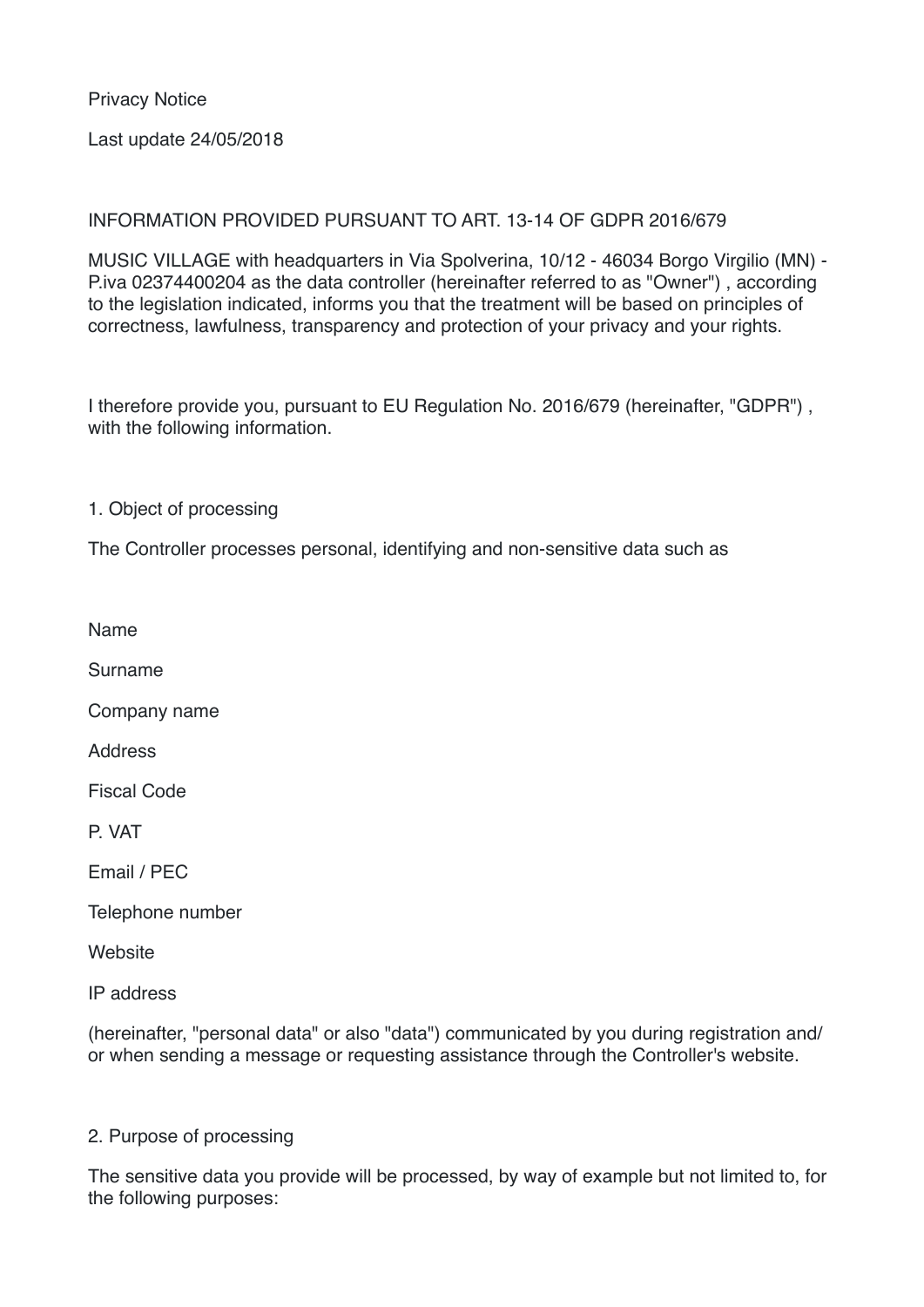The management of customer/supplier master data;

Administrative management;

Information on the services offered;

Compliance with the law;

The sending of website development/assistance proposals;

Drawing up the contract for the realisation of the website or website assistance;

Receiving technical assistance;

Issuing an invoice;

Managing / accessing and maintaining / updating / controlling the website;

Allowing you to subscribe to the website in order to comment on the content provided by the Owner and any further Services that you may have requested;

Allow you to obtain assistance via chat / Skype or other IP-based communication systems;

To fulfil pre-contractual, contractual and fiscal obligations arising from existing relationships;

Fulfill obligations required by law, regulation, EU legislation or an order of the Authority;

Prevent or detect fraudulent activities or abuses harmful to the website and/or related services;

Exercise the rights of the Data Controller, such as the right to defence in court.

We would like to point out that when you are already a client, we may send you communications relating to service updates, security warnings and recurrences (art. 130 c. 4 Privacy Code). Do NOT send commercial proposals.

Other purposes are:

Content commentary.

Comment services allow users to formulate and make public their own comments regarding the content of this Website.

The Users, depending on the settings decided by the Data Controller, may leave the comment also in anonymous form.

If the Personal Data provided by the User includes email, this may be used to send notifications of comments on the same content.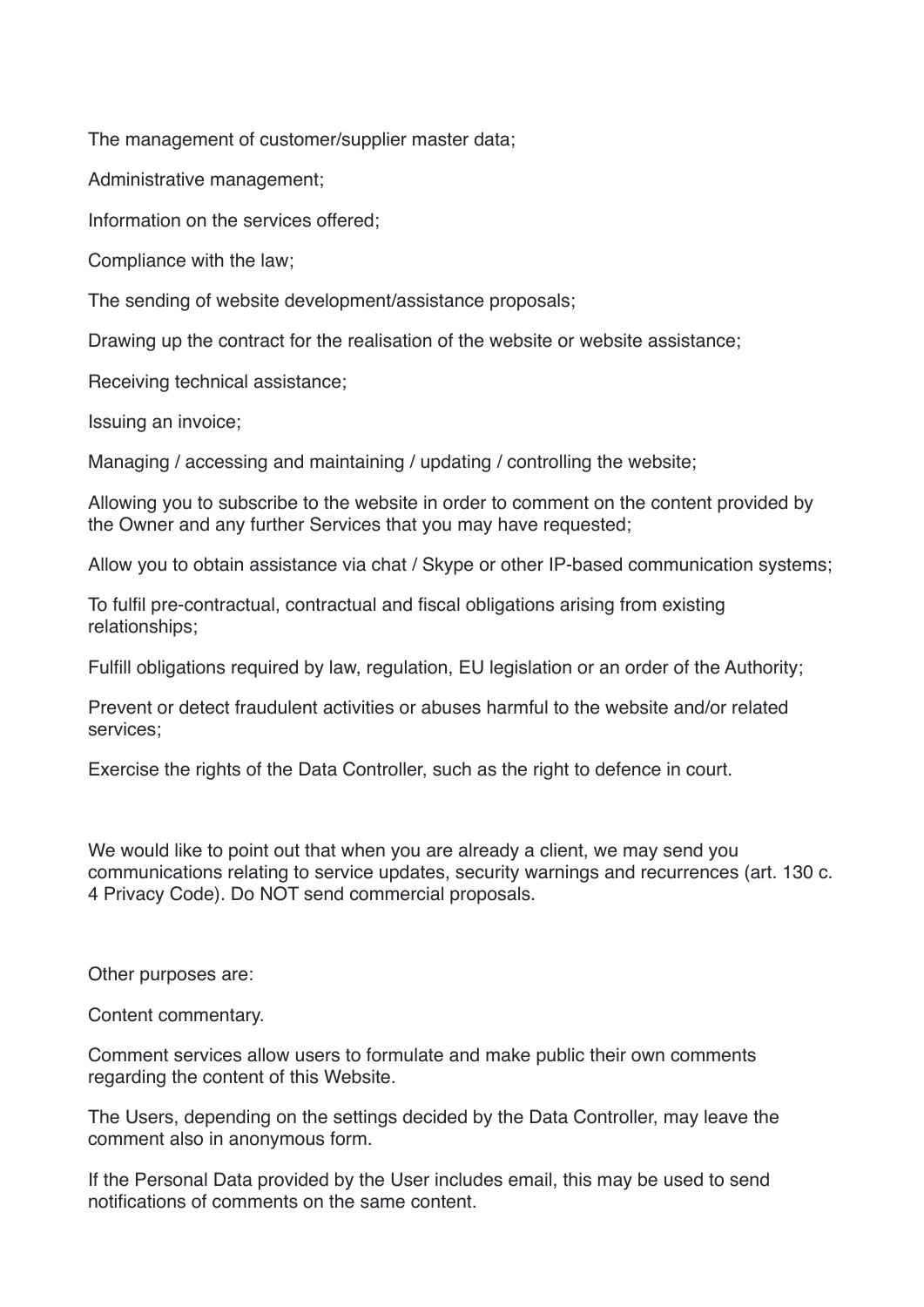Users are responsible for the content of their comments.

In the event that a comment service provided by third parties is installed, it is possible that, even if Users do not use the comment service, the comment service may collect traffic data relating to the pages where the comment service is installed.

Directly managed commenting system (on this Website)

This Website has its own content commenting system.

Personal data collected: email, name and website.

Contact form (on this Website).

The User, by filling in the contact form with his or her Data, consents to the use of such Data to respond to requests for information, quotations, or any other nature indicated in the form itself.

#### **Statistics**

The services contained in this section allow the Data Controller to monitor and analyse traffic data and serve to keep track of the User's behaviour.

Google Analytics with anonymised IP (Google Inc.).

Google Analytics is a web analysis service provided by Google Inc. ("Google"). Google uses the Personal Data collected in order to track and examine the use of this Website, compiling reports and sharing them with other services developed by Google.

Google may use the Personal Data to contextualise and personalise the ads in its advertising network.

This Google Analytics integration anonymizes your IP address. The anonymisation works by shortening the IP address of the Users within the borders of the member states of the European Union or other countries that are party to the Agreement on the European Economic Area. Only in exceptional cases will the IP address be sent to Google's servers and shortened within the United States.

Place of processing: United States - Google privacy policy

Cookies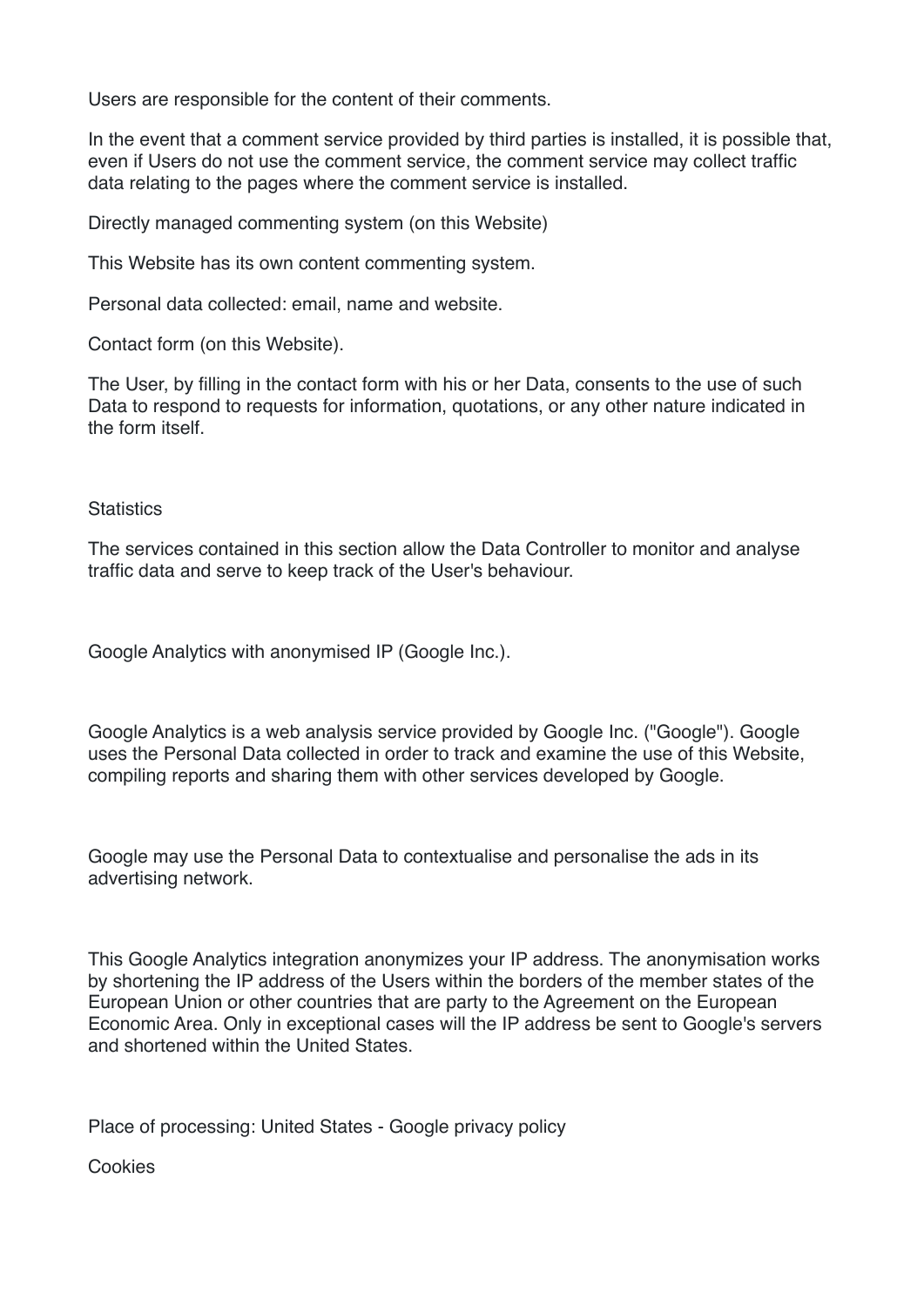The software used for the creation of this website, Zen Cart, uses cookies or session cookies, typically to memorize the customizations of registered users and to maintain references to the logged-in user when navigating from one page to another. All data collected may also be used for purposes other than those indicated so far, always and only after the transformation in anonymous form. See Cookie Policy

## 3. Treatment modalities

The processing of your personal data is carried out by means of the operations indicated in art. 4 Privacy Code and art. 4 n. 2) GDPR and precisely: collection, recording, organization, storage, consultation, processing, modification, selection, extraction, comparison, use, interconnection, blocking, communication, cancellation and destruction of data.

Your personal data are subject to both paper and electronic processing.

# 4. Duration of processing

With reference to the personal data subject to Processing, the same will be kept in accordance with the principle of proportionality and in any case until the purposes of processing have been pursued or until - if previously - the revocation of the specific consent by the data subject applicable at any time.

The Owner will process personal data for the time necessary to fulfill the above purposes and in any case for no longer than 10 years from the termination of the relationship for the Purposes of Service.

If the user decides to register to the site the expiration of the treatment will be automatically renewed until the request for cancellation by the same.

## 5. Compulsory or optional consent

The access and navigation of the Site are free but the possibility to receive assistance and send communications allowed only with the authorization and consent of the person concerned.

If the visitor intends to register, he/she will have to fill in an online form in which he/she is required to indicate some personal data necessary for the activation of authentication credentials (login + password) with which the interested party will access all the functions reserved for registered users. Then

Further primary purposes of the treatment are represented by the need to allow the fulfillment of your requests and to allow the possible technical and administrative management (including the purpose of providing support and technical assistance on request).

Any refusal to provide such data would lead to failure to execute the contract and / or failure to continue the relationship.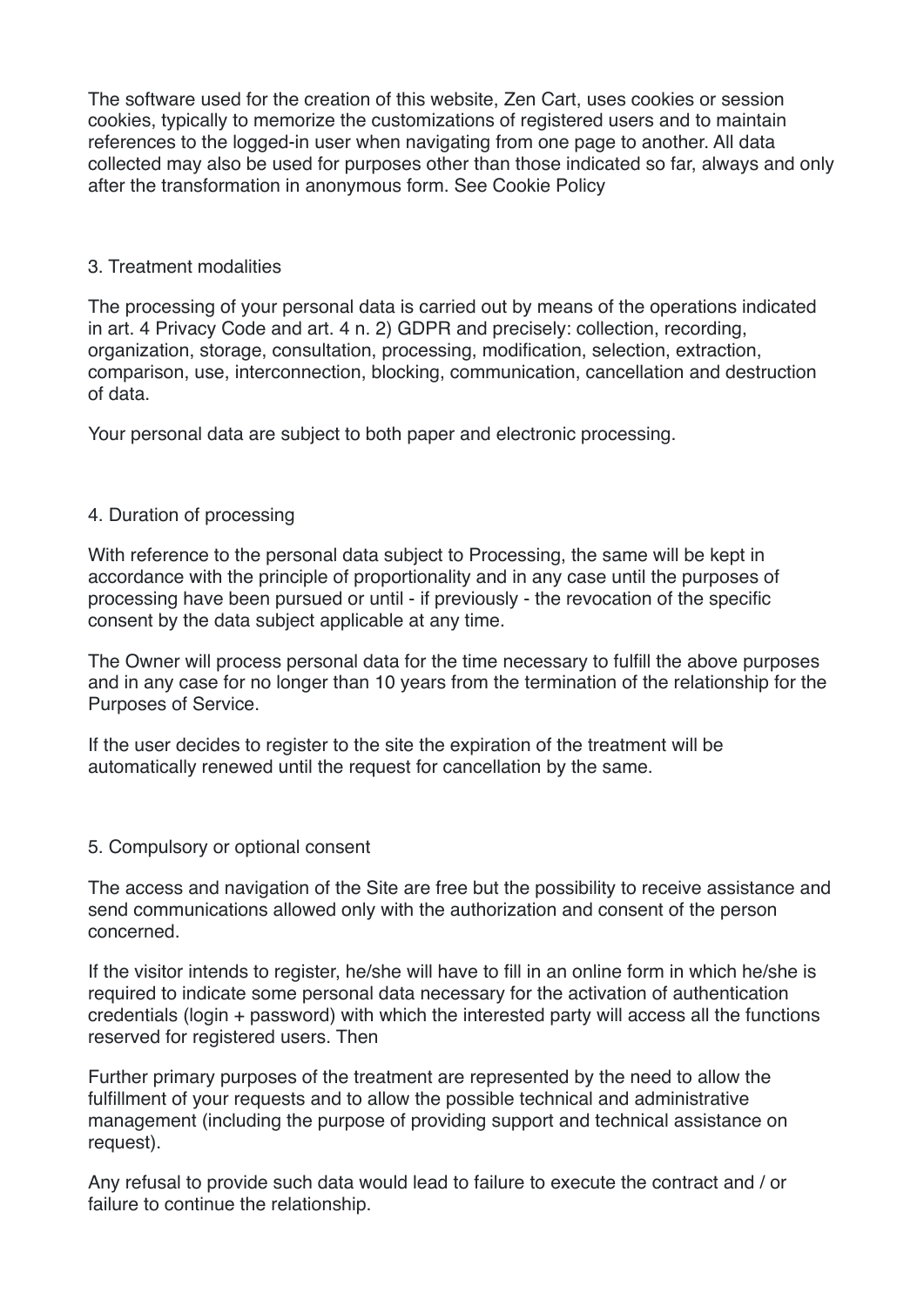## 6. Data communication

Without the need for express consent (ex art. 24 lett. a), b), d) Privacy Code and art. 6 lett. b) and c) GDPR), the Owner may communicate your data for the purposes referred to in art. 2) to judicial authorities and to those persons to whom disclosure is required by law for the fulfillment of the above purposes.

These subjects will treat the data in their quality of autonomous holders of the treatment.

Your data will not be disclosed.

# 7. Data transfer

Personal data are stored on servers located in Italy, within the European Union.

It remains in any case understood that the owner, if necessary, will have the right to move the servers outside the EU.

In this case, the Owner assures as of now that the transfer of data outside the EU will take place in accordance with applicable laws, after signing the standard contractual clauses provided by the European Commission.

8. Rights of the interested party

In your capacity as data subject, you have the rights as per art. 7 Privacy Code and art. 15 GDPR and precisely the rights to

obtain confirmation of the existence or otherwise of personal data concerning you, even if not yet recorded, and their communication in intelligible form;

to obtain information on: a) the origin of personal data; b) the purposes and methods of processing; c) the logic applied in case of processing with the aid of electronic instruments; d) the identity of the owner, manager and the representative appointed under Art. 5, paragraph 2 Privacy Code and Art. 3, paragraph 1, GDPR; e) the subjects or categories of persons to whom the data may be communicated or who can learn about them as appointed representative in the State, managers or agents;

obtain: a) the updating, rectification or, when interested, integration of data; b) the cancellation, transformation into anonymous form or blocking of data processed unlawfully, including data whose retention is unnecessary for the purposes for which the data were collected or subsequently processed; c) certification to the effect that the operations as per letters a) and b) have been notified, as also related to their contents, to the entities to whom or which the data were communicated or disseminated, unless this requirement proves impossible or involves a manifestly disproportionate effort compared with the right that is to be protected;

to oppose, in whole or in part: a) for legitimate reasons the processing of personal data concerning you, even if pertinent to the purpose of collection; b) the processing of personal